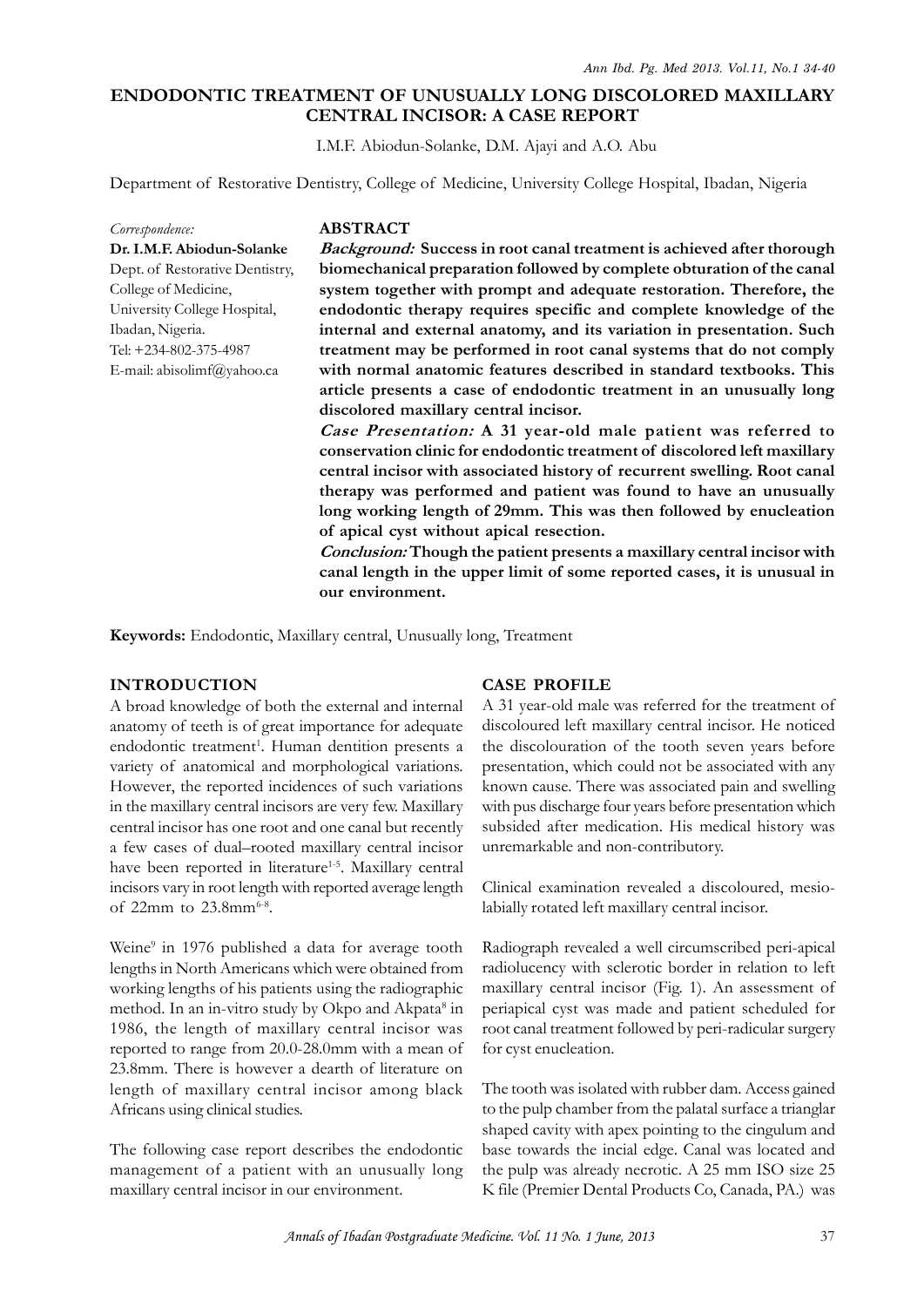placed in the root canal at full length without encountering any resistance, radiograph taken revealed placed in the root canal at full length without<br>encountering any resistance, radiograph taken revealed<br>that the file was short of the radiographic terminus by<br>4mm. Therefore, a size 31mm ISO size 25 Kfile was 4mm. Therefore, a size 31mm ISO size 25 Kfile was then placed in the root canal at 29mm using digital tactile sensation and the repeated working length radiograph showed that the file was at the radiographic



**Fig 1:** Pre-op periapical X-ray view

terminus (Fig. 2). Biomechanical preparation of the<br>terminus (Fig. 2). Biomechanical preparation of the<br>root canal was carried out with serial K files ranging<br> $\frac{1}{2}$ root canal was carried out with serial K files ranging from ISO size 25 to ISO size 50 (Premier Dental Products Co, Canada, PA.) , using step back technique under continuous irrigation with 2.5% sodium hypochlorite solution(Reckitt Benckiser Ltd, Agbara, Nigeria). When preparation was completed, the canal



**Fig 2:** Working length determination



**Fig 3:** Master cone selection

was dried with paper points and a non-setting calcium hydroxide (Rite Dent Corp. Fl, USA ) dressing was placed within the canal and access cavity restored temporary with zinc phosphate cement (Prime Dental Manufacturing Inc.,Chicago, Illinois). The Patient was



**Fig 4:** Immediate post-obturation

recalled a week after. Tooth was asymptomatic and not tender to percussion, canal was dry and not foul smelling. After removing the non-setting calcium hydroxide dressing in the canal, the canal was reinstrumented and copiously irrigated and then dried with paper points. Thereafter, the master cone was selected, radiograph taken to ensure it is at the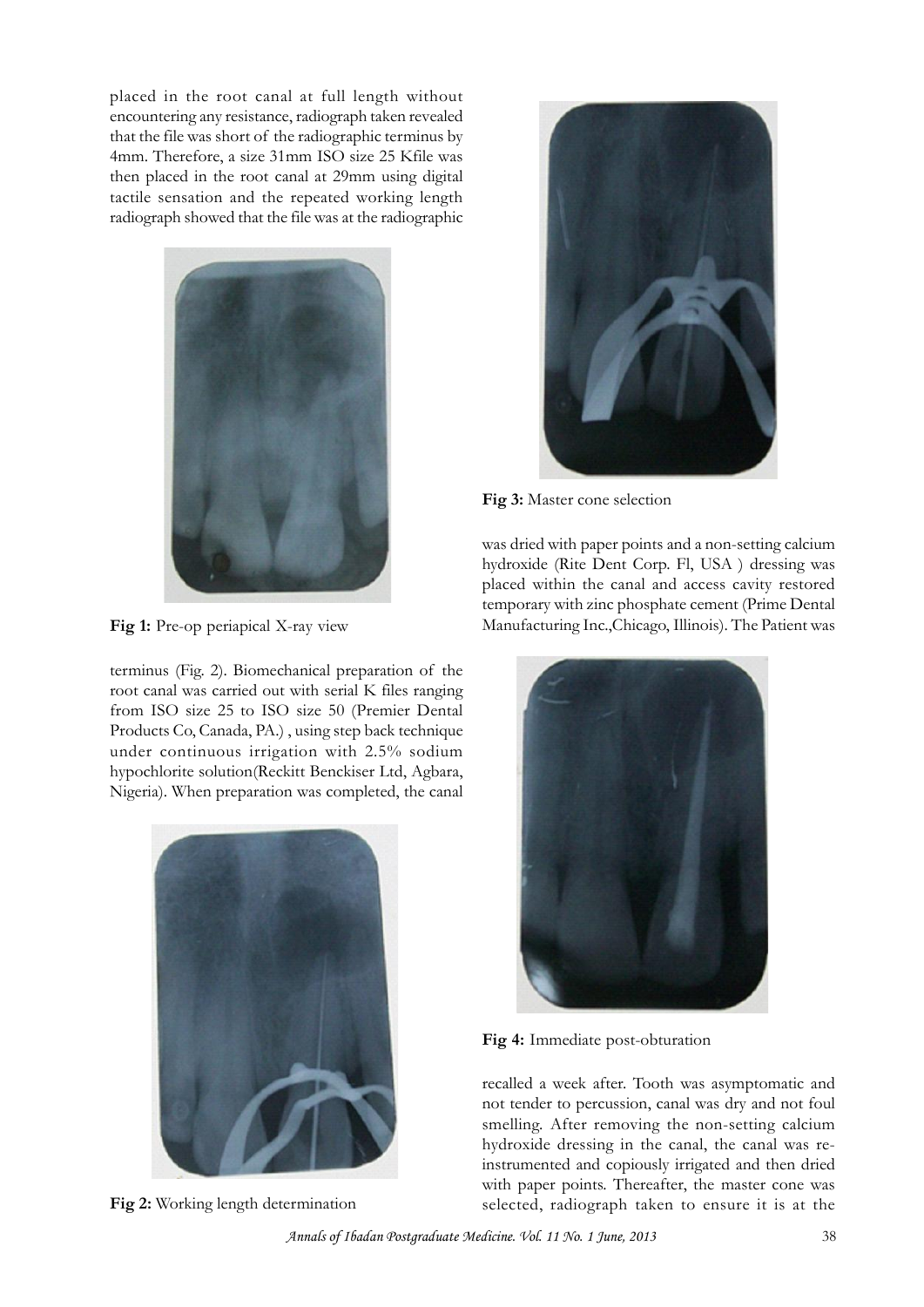

**Fig 5:** Three (3) months post-periradicular currettage

radiographic terminus (Fig. 3). The root canal system was obturated by lateral compaction of gutta- percha of bleaching agents at one week interval, a satisfactory coated with a calcium hydroxide based sealer (Sealapex-Sybron/Keer USA) and acess cavity restored with zinc phosphate cement (Fig. 4).

Four weeks later, the patient had periradicular surgery. The cystic lesion was enucleated after exposing the periapical region via a three-sided full thickness mucoperiosteal flap and apical curettage was done.The apical end of the tooth was intact and therefore was not resected (Fig. 6a). Post-operative instructions was given and patient placed on Dalacin C (a brand of

Clindamycin) 300mg 12 hourly for 5 days and diclofenac sodium 50mg 8 hourly for 4 days to be taken after food. Patient was reviewed 24 hours postoperatively and a week to remove sutures. Subsequent follow up was done after a month, three months (Fig. 5) and at six months. The excised specimen was sent to oral pathology laboratory for histopathological examination, the result of which came as periapical cyst.

A month after the surgery, non-vital walking bleaching of discoloured tooth was commenced using a mixture of sodium perborate and 30% hydrogen peroxide. The gutta percha was reduced to 2mm below the A month after the surgery, non-vital walking bleaching<br>of discoloured tooth was commenced using a mixture<br>of sodium perborate and  $30\%$  hydrogen peroxide.<br>The gutta percha was reduced to  $2 \text{mm}$  below the<br>cervical margi drying of cavity done. A layer of hard setting cement such as glass ionomer cement was placed over the gutta percha (to act as a barrier preventing percolation of the superoxide radicals). A thick paste of the sodium perborate and 30% hydrogen peroxide was then placed within the access cavity and sealed off with zinc phosphate cement. After four applications gutta percha (to act as a barrier preventing percolation<br>of the superoxide radicals). A thick paste of the<br>sodium perborate and 30% hydrogen peroxide was<br>then placed within the access cavity and sealed off<br>with zinc phosph shade comparable to the adjacent tooth was obtained. The access cavity was restored with composite resin.

At three month post operative review visit, the tooth was clinically asymptomatic and radiographically, there was evidence of healing at periapical region evidenced by reduction in size of the radiolucency and loss of sclerotic margin in comparison with pre-operative radiograph.



Fig 6a Fig 6b

**Figure 6a&6b** showing patient's clinical photograph immediately after cystic enucleation with curettage, and immediate post-operative with replacement of mucoperiosteal flap held in place by sutures respectively